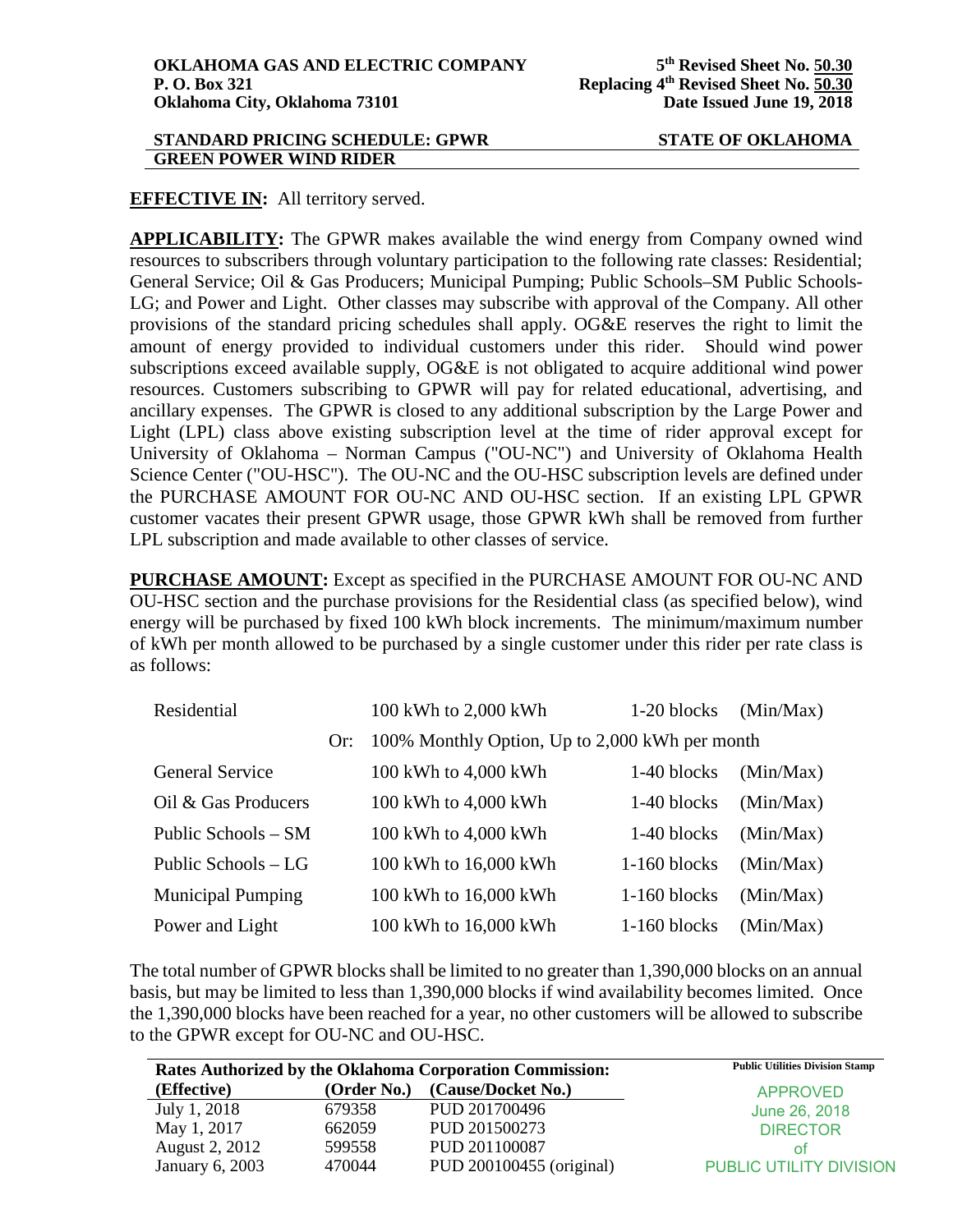## **STANDARD PRICING SCHEDULE: GPWR STATE OF OKLAHOMA GREEN POWER WIND RIDER**

Residential customers choosing the GPWR option may elect a 100% GPWR subscription option for a cap up to 2,000 kWh a month. Customers that over subscribe to wind will only be charged or credited on their monthly bill at their actual monthly kWh usage level or up to the 2,000 kWh monthly wind cap level.

# **PURCHASE AMOUNT FOR OU-NC AND OU-HSC:**

The accounts identified as OU-NC shall be capped at their current subscription level plus 1,258,300 kWh per month (15,099,600 kWh annually). OU-HSC is capped at a monthly subscription of 96,300 kWh monthly (1,155,600 kWh annually). The total GPWR subscription allocated to OU-NC, OU-HSC, and the 1,390,000 blocks (139,000,000 kWh annually) assigned to other customers ("Other") is capped at 157,000,000 kWh annually. In the event that GPWR wind production is less in any month than the combined subscription levels of Other and OU-NC and OU-HSC, subscriptions for that month will first be committed to the Other subscribers, then to the OU-NC accounts, and finally to the OU-HSC accounts.

**WIND SELECTION CHARGE ("WSC") FOR OTHER CUSTOMERS:** The price for each 100 kWh block will be \$3.90. The price for each individual wind subscribed kWh will be \$0.039. This price is in addition to the applicable standard pricing for each participant's total monthly billing. Annual revenues (less educational, advertising, and ancillary expenses of \$750,000 for each calendar year) shall be credited to customers through the fuel clause adjustment ("FCA") rider.

**WIND SELECTION CHARGE ("WSC") FOR OU-NC AND OU-HSC:** The price for each additional GPWR subscribed kWh for the OU-NC and OUHSC shall be the renewable energy premium price described in the Renewable Energy Program Agreement by and between Oklahoma Gas and Electric Company and the Board of Regents of the University of Oklahoma ("OU Contract"). The OU Contract renewable energy premium price per kWh is in addition to any standard tariff amount for fuel purchased. OU-NC and OU-HSC may yearly, at their option, notify the Company by December 1, that they intend to exercise a fuel hedge option (under the OU Contract) up to the applicable capped additional subscription amount (15,099,600 kWh annually for OU-NC and 1,155,600 kWh annually for OU-HSC). This fuel hedge, under the OU Contract, is in addition to the fuel hedge the OU campus is currently receiving based upon their 2008 GPWR subscription levels. If exercised, the OU Contract fuel hedge option will allow the additionally subscribed GPWR kWhs to be billed at the OU Contract renewable energy premium price plus the annual fixed fuel amounts per kWh specified in the WSC for OTHER section of the GPWR tariff which will be \$3.90 for each 100 kWh block. If the OU Contract fuel hedge option is exercised, the FCA will not be applicable to the subscribed incremental wind kWh. If the OU Contract fuel hedge option is not exercised for an annual period, the OU Contract renewable energy premium price shall be added to the applicable FCA for the annual billing period for each subscribed GPWR incremental kWh for OU-NC and OU-HSC accounts, respectively.

|                 |             | Rates Authorized by the Oklahoma Corporation Commission: | <b>Public Utilities Division Stamp</b> |
|-----------------|-------------|----------------------------------------------------------|----------------------------------------|
| (Effective)     | (Order No.) | (Cause/Docket No.)                                       | <b>APPROVED</b>                        |
| July 1, 2018    | 679358      | PUD 201700496                                            | June 26, 2018                          |
| May 1, 2017     | 662059      | PUD 201500273                                            | <b>DIRECTOR</b>                        |
| August 2, 2012  | 599558      | PUD 201100087                                            | ΩŤ                                     |
| January 6, 2003 | 470044      | PUD 200100455 (original)                                 | <b>PUBLIC UTILITY DIVISION</b>         |